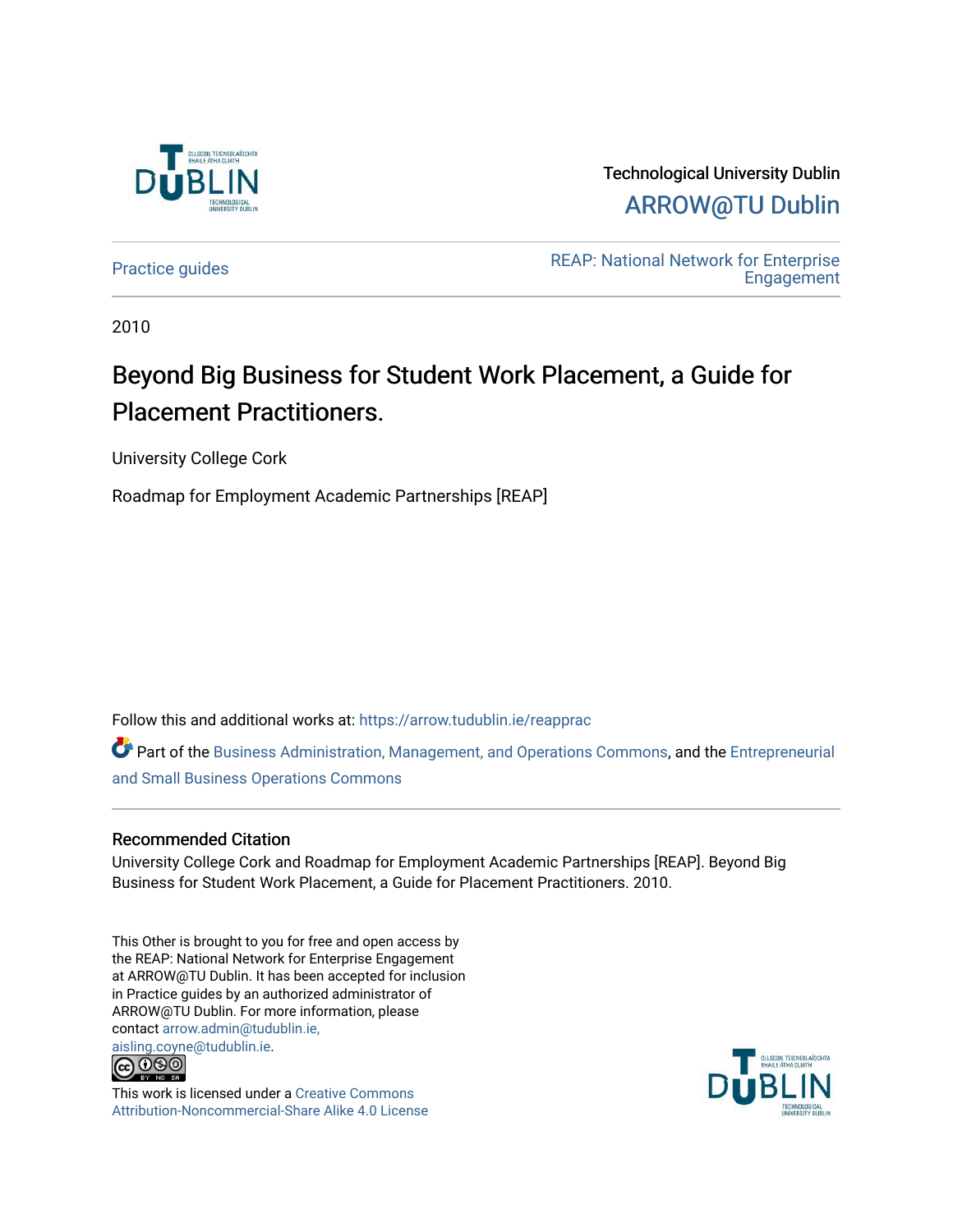*A Guide for* 







*Placement Practitioners*



# Beyond Big Business for Student Work

UIIII

*As work placement is now* Project Lead:<br> *Diviversity College Cork (UCC)* Beyond Big Business Project President for<br>
Contributing Partners:<br>
Contributing Partners:<br>
East Wing *a compulsory element of many third level programmes, placement opportunities must be provided for relevant students. Family businesses and community and voluntary groups can offer students a varied and unique learning opportunity.*

#### **Project Lead:** University College Cork (UCC)

#### **Contributing Partners:**

THUR LIVES

Association of Higher Education Careers Services (AHECS) Dundalk Institute of Technology (DKIT) Dun Laoighre Institute of Art, Design and Technology (IADT) National University of Ireland, Galway (NUIG) National University of Ireland, Maynooth (NUIM) University of Limerick (UL) Waterford Institute of Technology (WIT)

This project was kindly funded by the Higher Education Authority under the Roadmap for Employment Academic Partnerships (REAP) project.

#### **Beyond Big Business Project**

Office of the Vice President for Teaching & Learning East Wing University College Cork Cork. Email: l.elamoud@ucc.ie